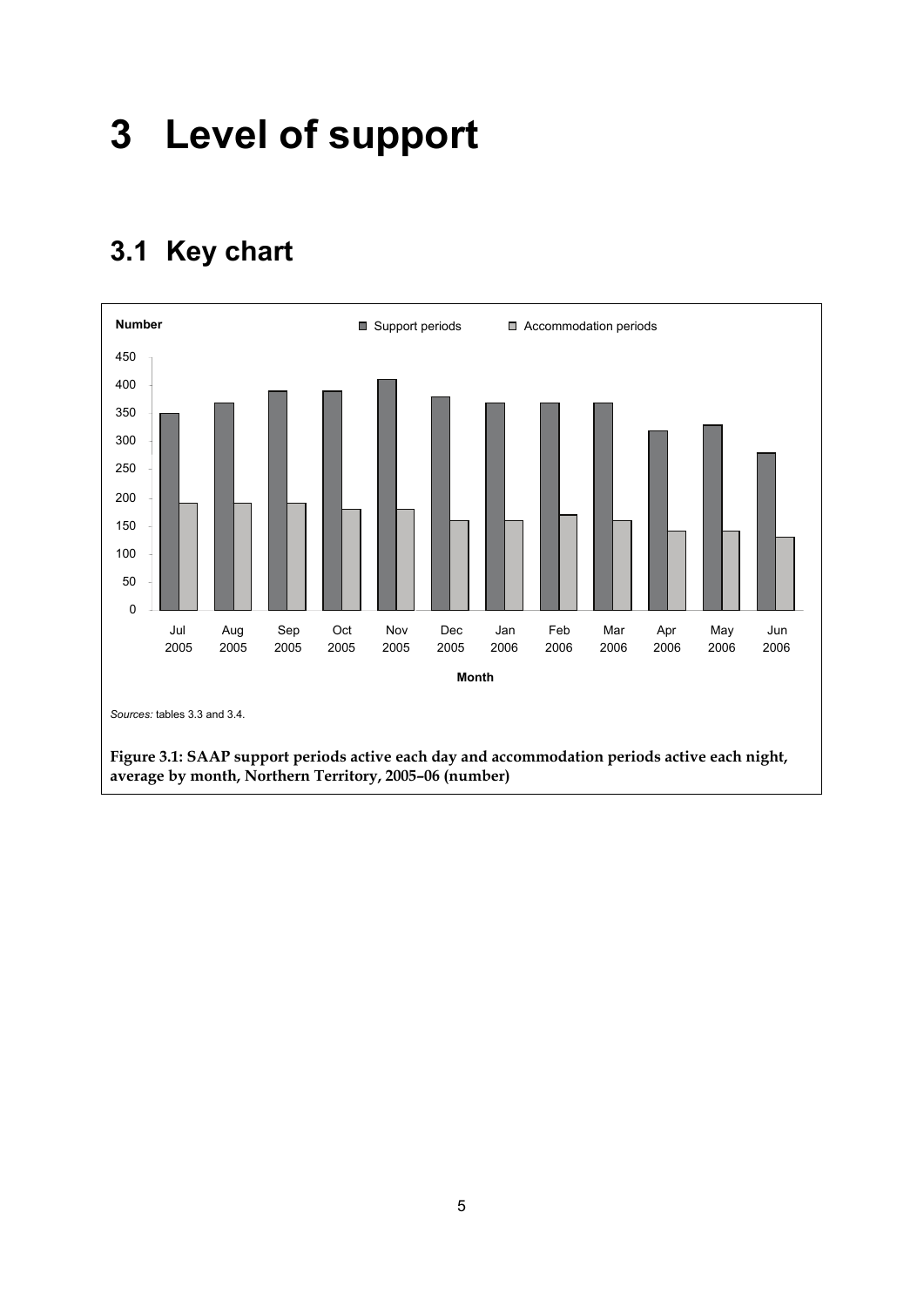# **3.2 Tables**

### **Table 3.1: SAAP support periods and clients, Northern Territory, 2005–06 (number)**

| Support periods                           | 4,250 |
|-------------------------------------------|-------|
| With accommodation                        | 3,100 |
| Without accommodation                     | 1,200 |
| Clients                                   | 3,100 |
| Mean number of support periods per client | 1.38  |
| Clients per 10,000 population $10+^{(a)}$ | 176   |

(a) 'Per 10,000 population aged 10+' shows how many people out of every 10,000 aged 10 years and over in the general population became SAAP clients. The rate is estimated by comparing the number of SAAP clients aged 10 years and over with the estimated resident population aged 10 years and over at 30 June 2005 (preliminary estimates).

#### *Notes*

- 1. Number excluded due to errors and omissions (weighted): 0.
- 2. Number of clients in this table relates to clients that *ever* received assistance from a SAAP agency in the Northern Territory.
- 3. Support period figures have been weighted to adjust for agency non-participation.
- 4. Client figures have been weighted to adjust for agency non-participation and client non-consent.

*Sources:* SAAP Client Collection; ABS 2006a.

### **Table 3.2: SAAP accompanying child support periods and accompanying children, Northern Territory, 2005–06 (number)**

| Accompanying child support periods                                       | 2,300 |
|--------------------------------------------------------------------------|-------|
| With accommodation <sup>(a)</sup>                                        | 1,550 |
| Without accommodation <sup>(a)</sup>                                     | 750   |
| Accompanying children                                                    | 1.700 |
| Mean number of accompanying child support periods per accompanying child | 1.29  |
| Accompanying children per 10,000 population aged 0-17 <sup>(b)</sup>     | 286   |

(a) Dates of support and accommodation are not collected for accompanying children. For the purposes of calculating the number of accompanying child support periods with and without a period of accommodation, accompanying children are assumed to have the same periods of support and accommodation as their parent(s) or guardian(s).

(b) 'Per 10,000 population aged 0–17' shows how many children out of every 10,000 aged 17 years and under in the general population accompanied SAAP clients. The rate is estimated by comparing the number of accompanying children aged 17 years and under with the estimated resident population aged 17 years and under at 30 June 2005 (preliminary estimates).

#### *Notes*

2. Number of accompanying children in this table relates to children that *ever* accompanied a client to a SAAP agency in the Northern **Territory** 

3. Accompanying child support period figures have been weighted to adjust for agency non-participation.

4. Accompanying children figures have been weighted to adjust for agency non-participation and client non-consent.

*Sources:* SAAP Client Collection; ABS 2006a.

<sup>1.</sup> Number excluded due to errors and omissions (weighted): 0.